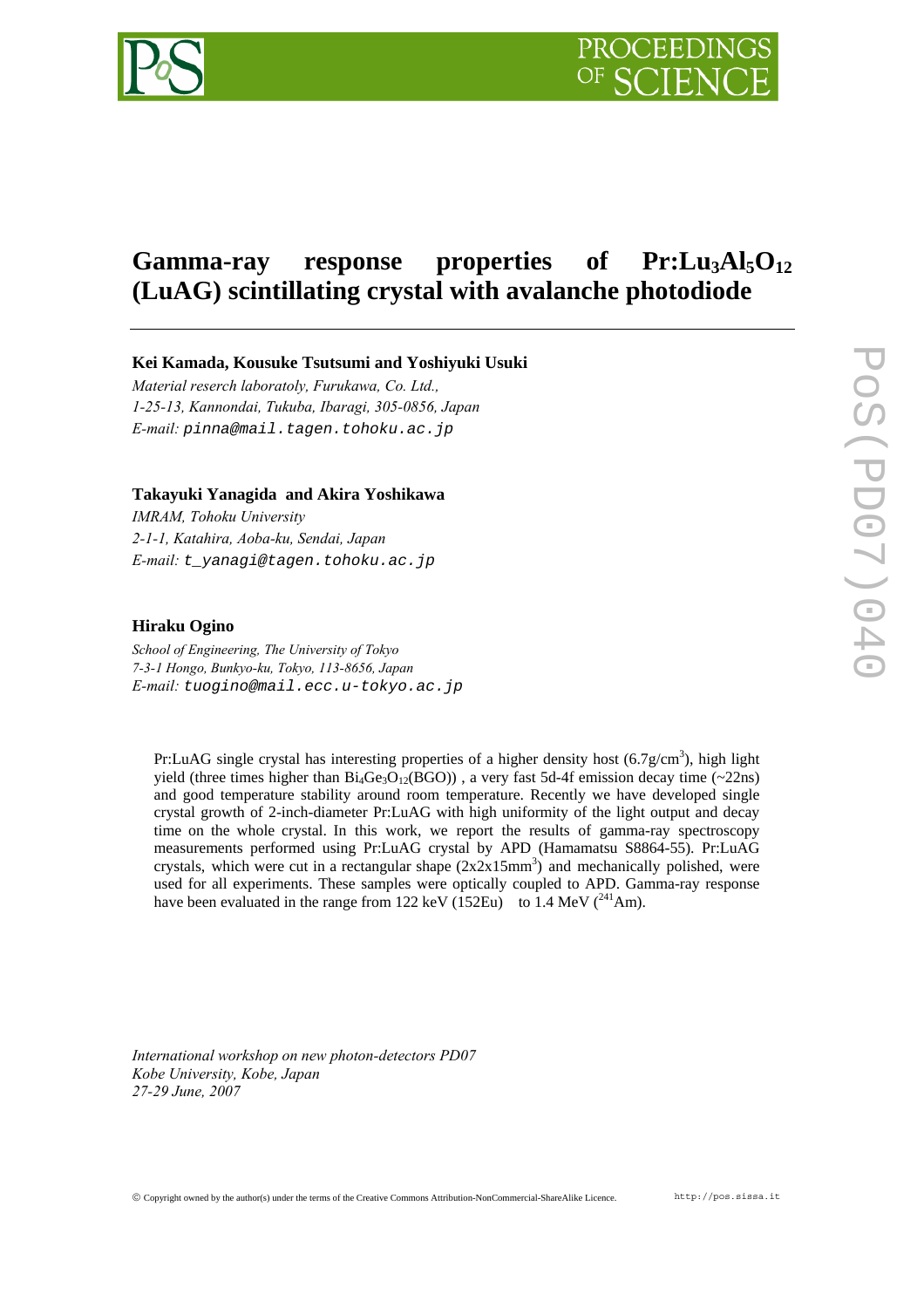## **Introduction**

Single crystal scintillator materials are widely used for detection of high-energy particles. In past decades, scintillators based on 5d-4f luminescence of  $Ce<sup>3+</sup>$  were intensively investigated because of their desirable properties of high light yield and a fast decay time. On the other hand,  $Pr<sup>3+</sup>$  ion also shows the 5d-4f emission with the fast decay time in several host materials and such systems can be another candidate for high figure-of-merit scintillator. Recently we have studied about scintillation materials based on 5d-4f luminescence of  $Pr<sup>3+</sup>$  ions[1,2]. Among those studies, We found out  $Pr: Lu_3Al_5O_{12}$  (LuAG) has higher scintillation efficiency and better temperature stability around room temperature[3-5].

Recently we have developed single crystal growth of 2-inch-diameter Pr:LuAG with high uniformity of the light output and decay time on the whole crystal. In this work, we report and compare the results of gamma-ray spectroscopy measurements performed using Pr:LuAG crystal by APD (Hamamatsu S8864-55). Pr:LuAG crystals, which were cut in a rectangular shape (2mm x2mm x15mm) and mechanically polished, were used for all experiments. These samples were optically coupled to APD. Gamma-ray response have been evaluated in the range from 122 keV ( $^{152}$ Eu) to 1.4 MeV ( $^{241}$ Am). These samples are shown in figure 1.

## **Experiment**

Several pieces with  $2x2x15$  mm<sup>3</sup> size were cut along the growth axis. Every surface were mechanically polished. The pieces were wrapped with PTFE tape as a reflector and mounted on a light sensitive window of APD (S8664-55, Hamamatsu) with silicone grease.

High voltages are supplied to them by CP6621, and radio isotopes are irradiated. An avalanche gain is controlled at  $\sim$ 20 times, because we have already investigated that the best energy resolution is achieved around this gain. The signal fed into preamplifier (CP580H), and multiplied at shaping amplifier (CP4417). Finally, we obtain a gamma-ray spectrum by accumulating at MCA (Amptec 8000A) in the range from 122 keV ( $^{152}$ Eu) to 1.4 MeV ( $^{241}$ Am) at room temperature.

#### **Results**

Figure 2 shows energy spectra of Pr:LuAG under 662 keV gamma-ray excitation  $(^{137}Cs$ source) measured by APD. Energy resolution was around 9%. Figure 3 shows gamma-ray response in the range from 122 keV ( $^{152}$ Eu) to 1.4 MeV ( $^{241}$ Am) detected by APD at room temperature. Pr:LuAG shows good linearity between energy and pulse height within around 2% of the standard deviation. Figure 4 shows Energy resolution relation in the range from 122 keV  $(152)$  to 1.4 MeV  $(241)$ Am) detected by APD at room temperature. The line was given by the equation:  $\delta \propto I/E^{1/2}$ , where  $\delta$  is energy resolution and *E* is energy of gamma-ray. Pr:LuAG shows good linearity energy of gamma-ray and energy resolution.